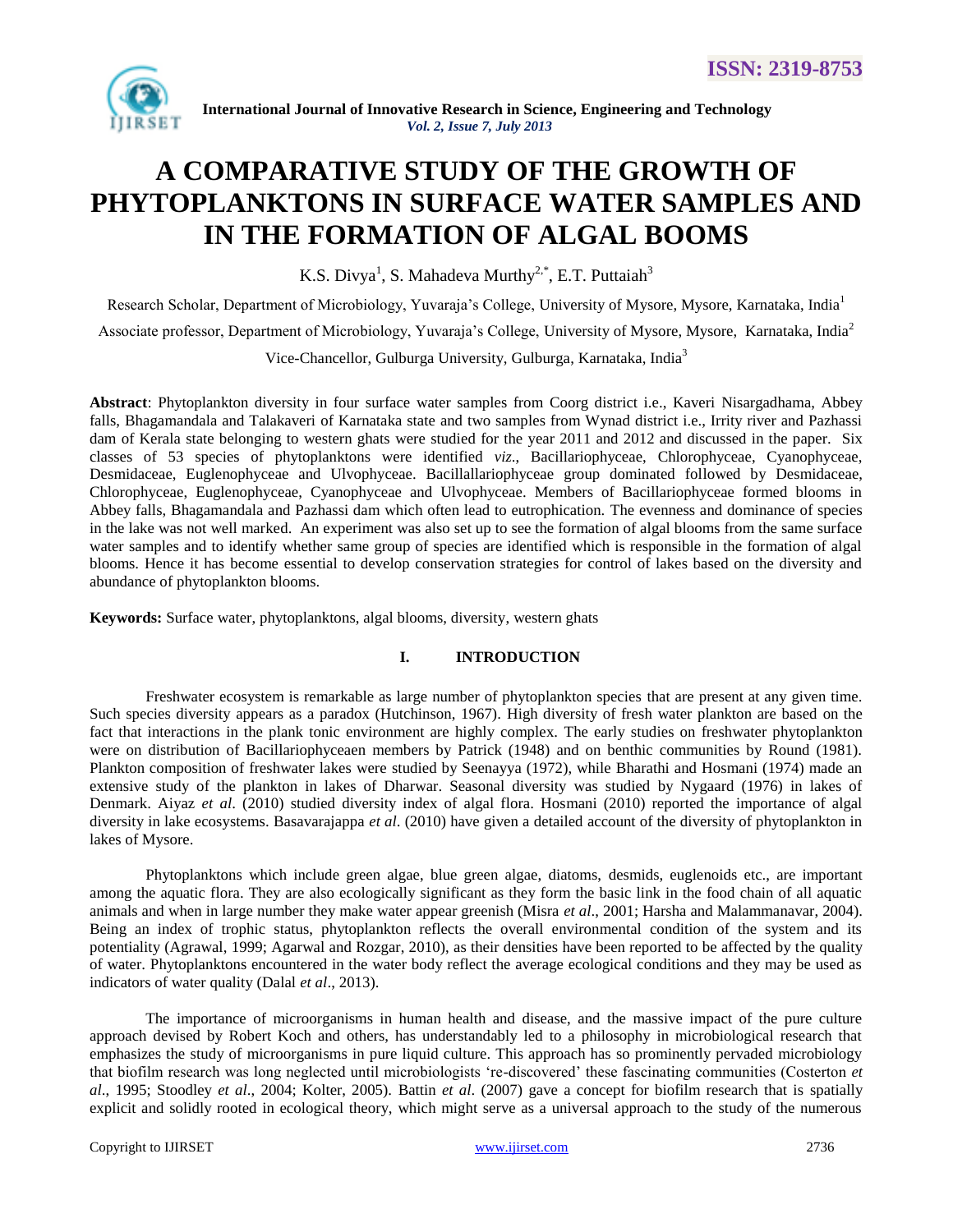

facets of biofilms. Underwood (2005) showed that there are significant differences in the behaviour and physiology of different taxa of diatoms within the same biofilm and the species respond differently to the external nutrient environment.

Although it appears that a great deal of work has been done on plankton ecology, there are still many potential areas with indigenous algae being not reported. An attempt has been made to assess the phytoplankton diversity of six sampling sites; from Coorg district i.e., Kaveri Nisargadhama, Abbey falls, Bhagamandala and Talakaveri and two samples from Wynad district i.e., Irrity river and Pazhassi dam were studied for the year 2011 and 2012 Mysore district. The present study is based on the data collected over a period of one year on the distribution of algal biodiversity in ten lakes of my sore district.

# **II. MATERIALS AND METHODS**

The study area, Kaverinisargadhama is located at  $75^{\circ}$ .52′E and  $12^{\circ}$ .35′N; Abbey falls at  $75^{\circ}$ .71′E and 12°.45′N; Bhagamandala at 75°.52′E and 12°.41′N; Talakaveri at 72°.26′E to 75°.33′E and 12°.17′N to 12°.27′N; Iritty river at 75°.59′E and 11°.90′N and Pazhassi dam at 75°.66′E and 11°.98′N. They differ in shape and size and in the usage. Except Iritty river all other spots are the tourist spots, but human interference can be seen in all the spots. Samples for the estimation of phytoplanktons were collected from surface water for a period of two year. For every even month sample collection was done. Collection, preservation and identification were done following the methods described by Hosmani (2010). Algae in fresh waters have numerous environmental functions and are based upon the recycling of nutrients. Urbanization has led to the pollution of surface water bodies resulting in decline/extinction of some species. On the other hand, some species have increased enormously making water unfit for drinking and recreation.

One litre of the surface water sample was allowed to stand with 4% of 15 ml formaldehyde solution and 10 ml of Lugol's iodine solution (Potassium iodide 10 g, iodine 5 g, distilled water 100 ml). The mixture is allowed to settle for 24 h. Later the supernatant is discarded and the settled part of the solution is transferred to a capped bottle. The solution is observed under Labomed microscope.

## **III. RESULTS AND DISCUSSION**

The increased concentration of the factors such as calcium, magnesium, phosphate, nitrogen and which in turn disturbs the biology of the waterbody and results in ecological imbalance and act directly on the growth of the phytoplanktons and other microorganisms. During the present investigations, 53 species of phytoplanktons were identified and classified into six following classes *viz*., Bacillariophyceae, Chlorophyceae, Cyanophyceae, Desmidaceae, Euglenophyceae and Ulvophyceae. Among these Bacillallariophyceae group dominated followed by Desmidaceae, Chlorophyceae, Euglenophyceae, Cyanophyceae and Ulvophyceae (Fig.1, Table 1).









*Synedra ulna Cocconeis Trachelomonas Spirulina* sp. *Closterium placentula cornu*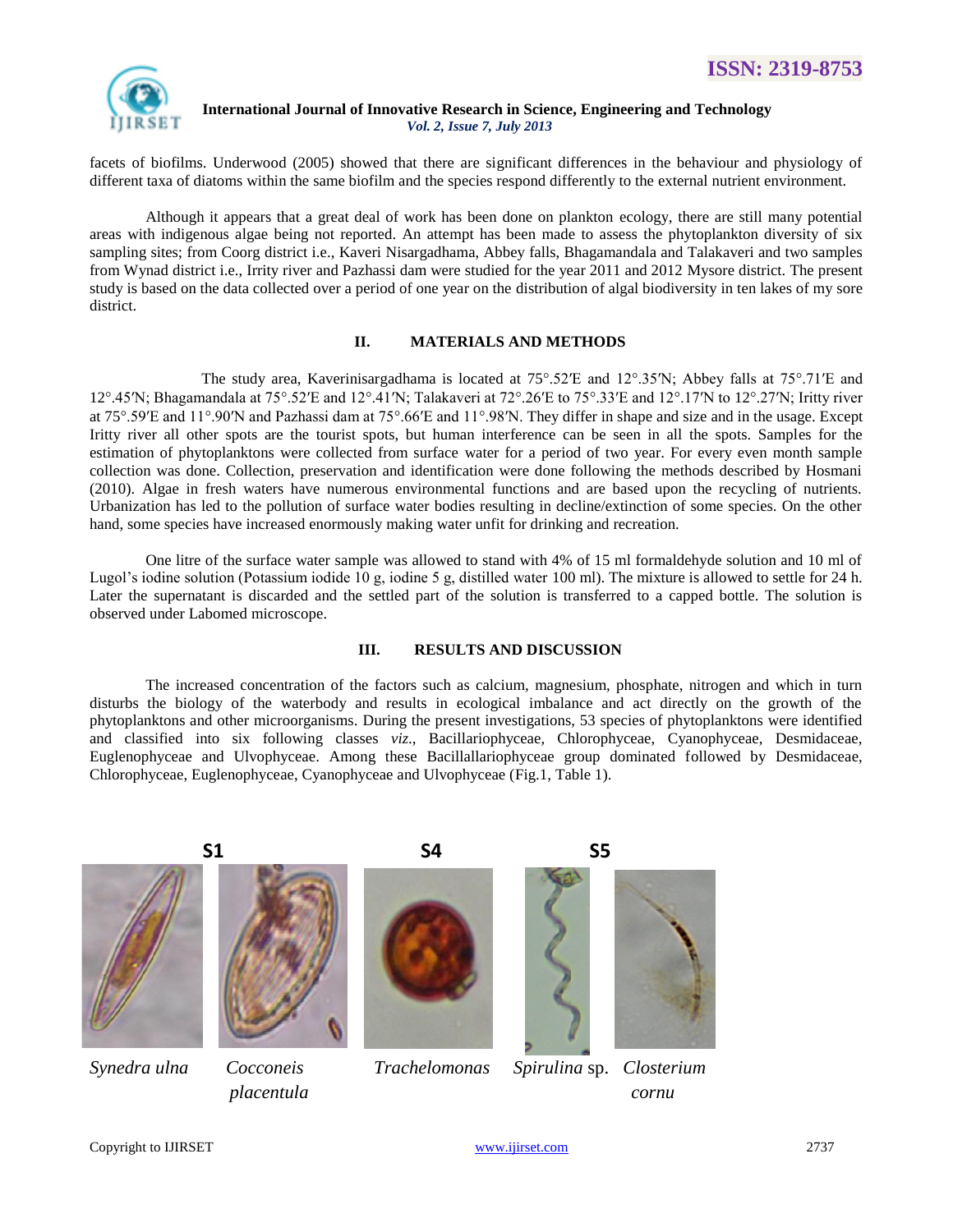

# **S2**



*Oscillatoria subbrevis Diploneis ovalis Cyclotella glomerata Stousrastrum* sp*.*













*Euglena minuta Stauroneis angulare Cosmarium angulare Gomphonema gracile*







 *Cyclotella catenata Stousrastrum* sp. *Tetraedron tribolatum Navicula* sp.





*Gomphonema gracile Navicula cincta Gyrosigma Tabellaria* sp. *Scenedesmus* 









 *Navicula* spp. *Closterium lunata Melosira Epithemia zebra*



Copyright to IJIRSET [www.ijirset.com](http://www.ijirset.com/) 2738











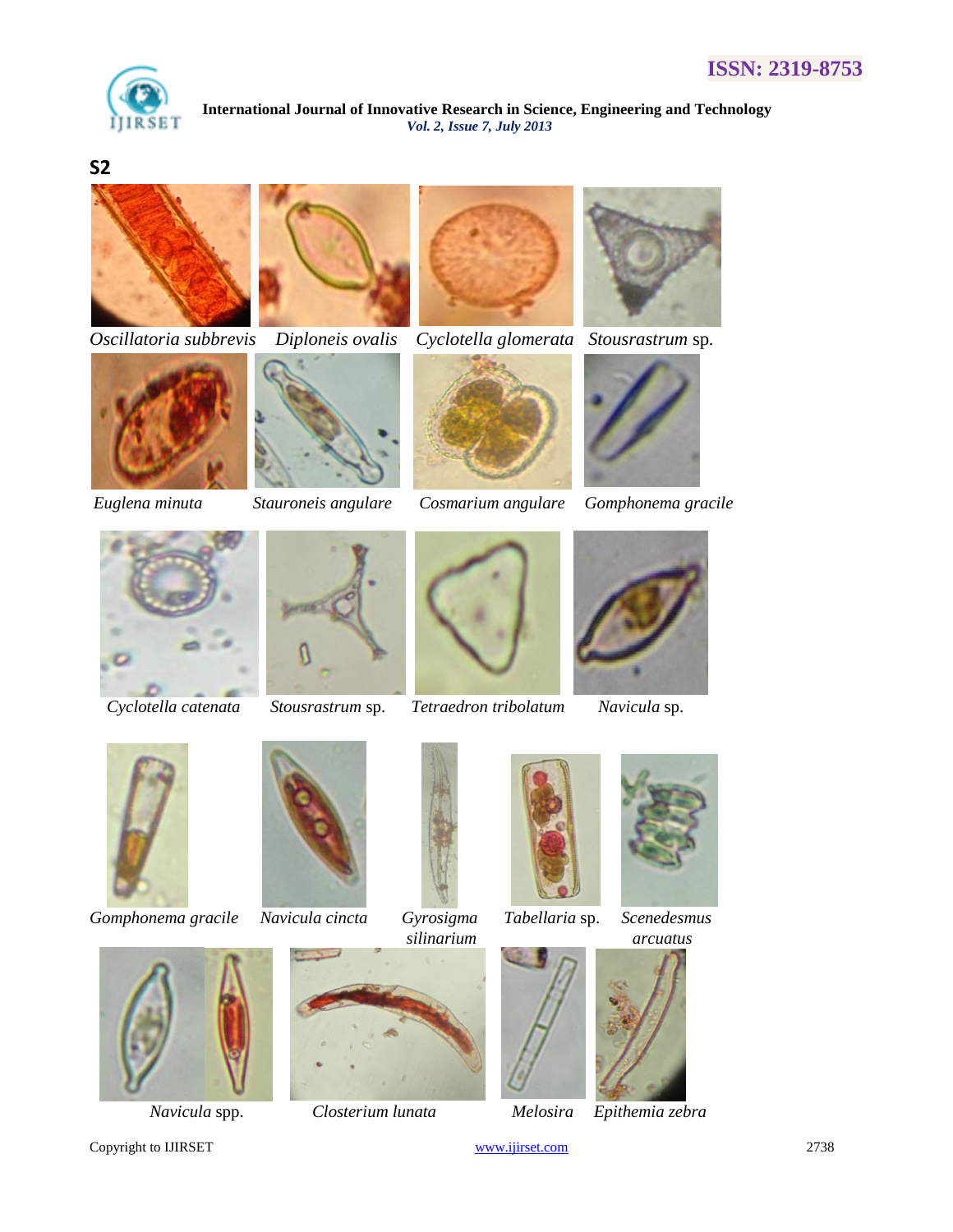











 *placentula acuminatum ulna brevistriata*









 *Cymbella affinis Navicula sphaerophora A. ovalis S. ulna*



*Trachelomonas Melosira* sp. *Surirella E. polymorpha Stauroneis*

















**S3**

S6



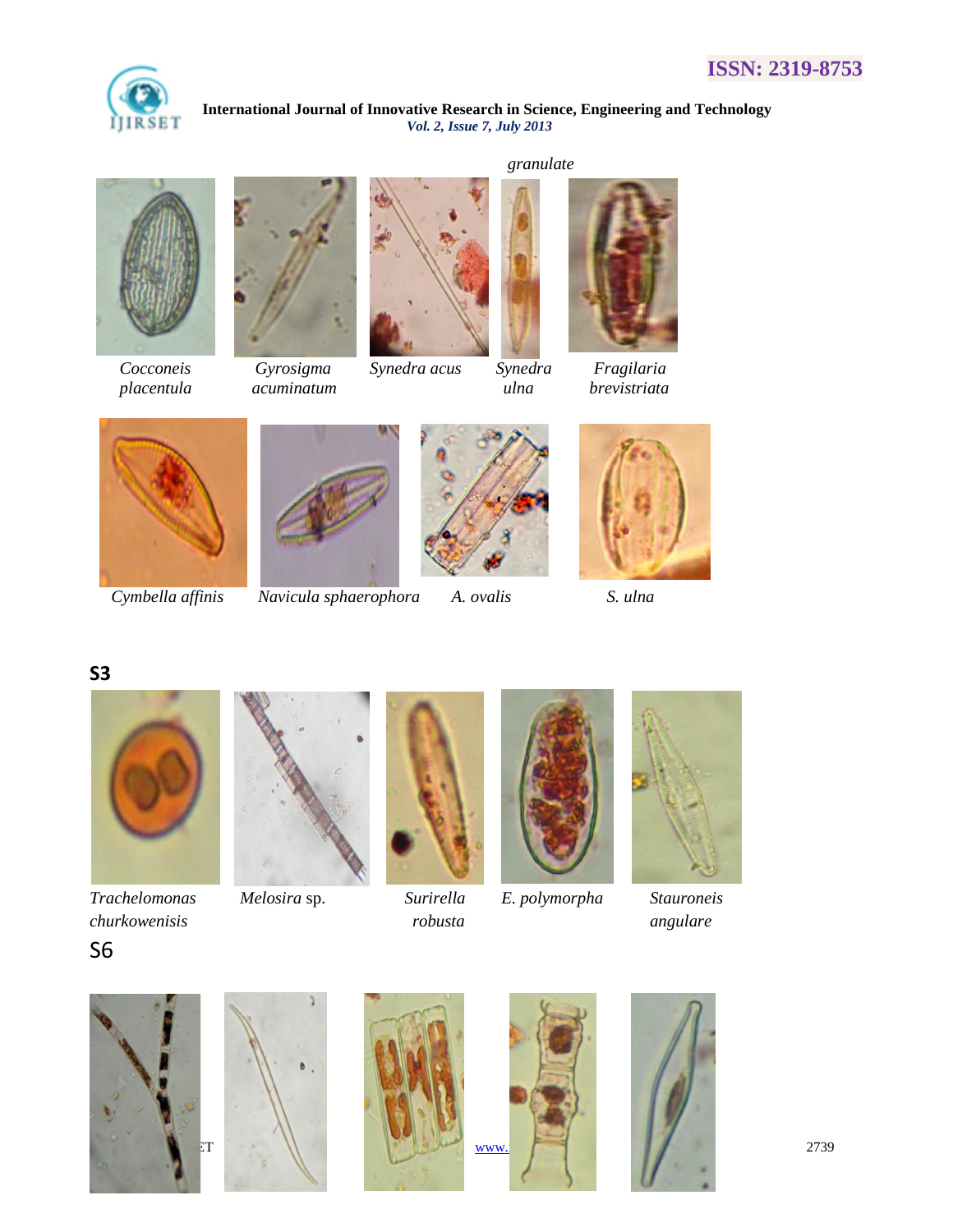

*Cladophora* sp*. Gyrosigma Tabellaria* sp. *Desmedium* sp. *Achnanthes*











*gracile*





*Spirogyra crassa Stauroneis top view Arthrodesmus* sp.





 *Arthrodesmus gibberulus Stousrastrum* sp. *Cosmarium angulare*





Fig. 1 Species in all the surface water sampling spots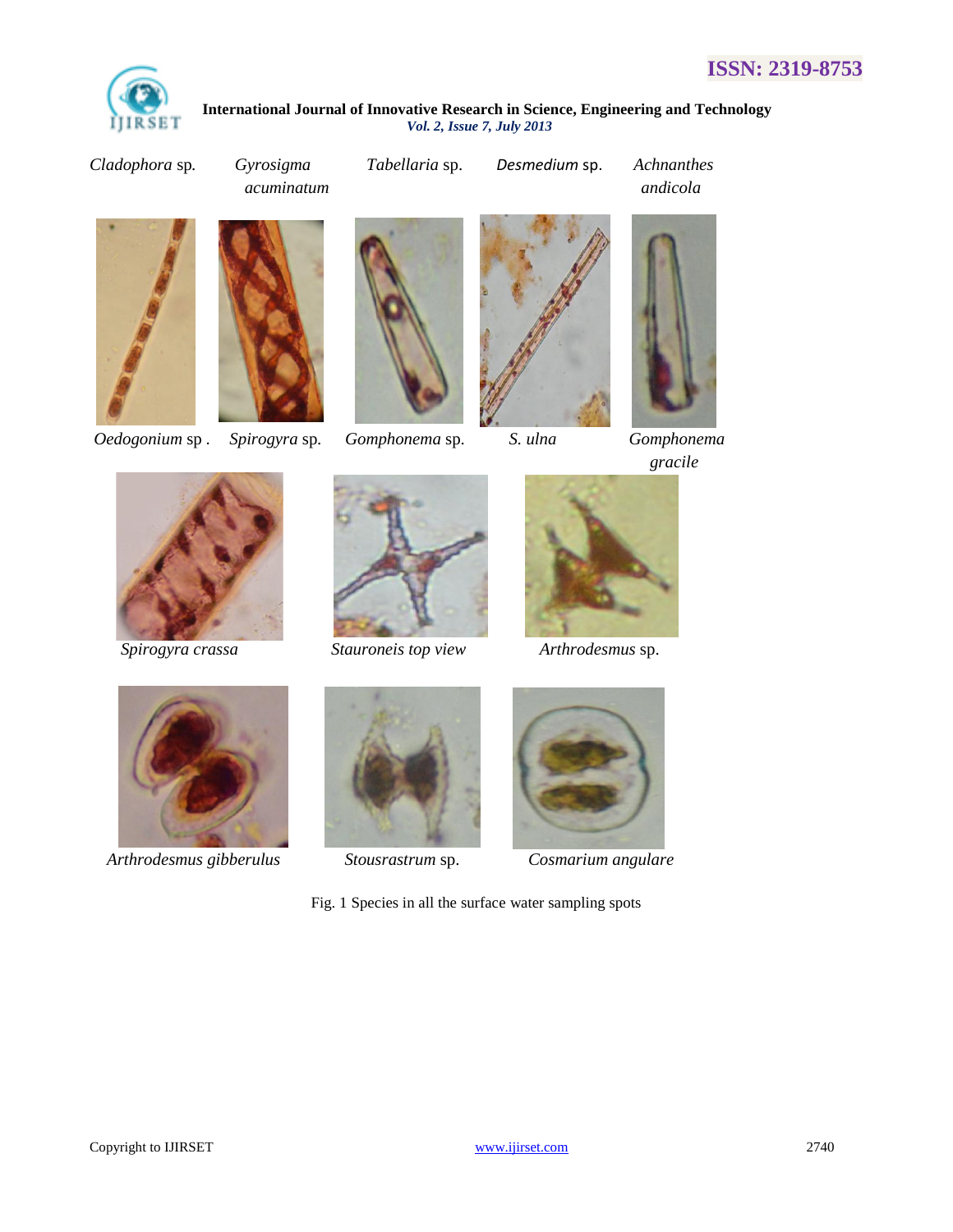

| Phytoplanktons          | <b>Sampling sites</b> |                    |                          |                          |                          |                    |  |
|-------------------------|-----------------------|--------------------|--------------------------|--------------------------|--------------------------|--------------------|--|
|                         | S <sub>1</sub>        | S <sub>2</sub>     | S <sub>3</sub>           | S4                       | S5                       | S6                 |  |
| Bacillariophyceae       |                       |                    |                          |                          |                          |                    |  |
| Achnanthes andicola     |                       |                    |                          |                          |                          | $\hspace{0.1mm} +$ |  |
| Amphora coffeaeformis   |                       | $^{+}$             |                          |                          |                          |                    |  |
| A. ovalis               |                       | $+$                |                          | $\overline{\phantom{0}}$ |                          |                    |  |
| Cocconeis placentula    | $\hspace{0.1mm} +$    | $^{+}$             | $\hspace{0.1mm} +$       | $\overline{\phantom{0}}$ | $\overline{\phantom{0}}$ |                    |  |
| Cocconeis sp.           |                       |                    | $^{+}$                   |                          |                          |                    |  |
| Cymbella affinis        | $^{+}$                | $^{+}$             |                          |                          |                          | $^{+}$             |  |
| Cyclotella glomerata    |                       | $^{+}$             |                          |                          |                          |                    |  |
| C. catenata             |                       | $^{+}$             |                          |                          |                          |                    |  |
| Diploneis ovalis        |                       | $^+$               |                          |                          |                          |                    |  |
| Epithemia zebra         |                       | $^{+}$             | —                        |                          |                          |                    |  |
| Eunotia major           | $\overline{a}$        | $\! +$             | $\overline{\phantom{0}}$ | $\overline{\phantom{0}}$ | $\overline{\phantom{0}}$ |                    |  |
| Fragilaria brevistriata |                       | $^{+}$             |                          |                          |                          |                    |  |
| F. contruens            |                       | $^{+}$             |                          |                          |                          |                    |  |
| F. pinnata              |                       | $\! +$             |                          |                          |                          | $^{+}$             |  |
| Gyrosigma acuminatum    | $^{+}$                |                    |                          |                          |                          | $+$                |  |
| G. silinarium           |                       | $^{+}$             |                          |                          |                          |                    |  |
| Gomphonema gracile      |                       | $^{+}$             |                          |                          |                          | $^{+}$             |  |
| Gomphonema sp.          |                       | $^{+}$             | $\overline{\phantom{0}}$ | $\overline{\phantom{0}}$ | $\overline{\phantom{0}}$ |                    |  |
| Melosira granulate      |                       | $^{+}$             |                          |                          |                          | $^{+}$             |  |
| Melosira sp.            |                       | $^{+}$             | $^{+}$                   | $^{+}$                   | $^{+}$                   | $+$                |  |
| Navicula sphaerophora   | $\hspace{0.1mm} +$    | $^{+}$             |                          |                          |                          |                    |  |
| N. cincta               |                       | $^{+}$             |                          |                          |                          | $^{+}$             |  |
| Navicula sp.            |                       | $\hspace{0.1mm} +$ | $\hspace{0.1mm} +$       |                          |                          | $\hspace{0.1mm} +$ |  |
| Stauroneis angular      |                       | $^{+}$             |                          |                          |                          | $^{+}$             |  |
| S. phoenicentron        |                       |                    | $\hspace{0.1mm} +$       |                          |                          |                    |  |
| Stauroneis top view     |                       | $^{+}$             |                          |                          |                          | $^{+}$             |  |
| Surirella robusta       | $^{+}$                | $^{+}$             |                          | $^{+}$                   |                          |                    |  |
| S. splendid             |                       |                    | $\hspace{0.1mm} +$       | $\overline{\phantom{0}}$ |                          |                    |  |
| Synedra acus            |                       | $^{+}$             |                          |                          |                          | $^{+}$             |  |
| S. ulna                 | $^{+}$                | $+$                | $^{+}$                   |                          |                          | $^{+}$             |  |
| Tabellaria sp.          |                       |                    | $^{+}$                   |                          |                          | $\hspace{0.1mm} +$ |  |
| Chlorophyceae           |                       |                    |                          |                          |                          |                    |  |
| Ankistrodesmus falcatus |                       |                    | $\hspace{0.1mm} +$       |                          |                          |                    |  |
| Oedogonium sp.          |                       |                    |                          | $\hspace{0.1mm} +$       |                          | $^{+}$             |  |
| Pediastrum sp.          |                       |                    |                          | $^{+}$                   |                          |                    |  |
| Scenedesmus arcuatus    |                       | $^{+}$             | $^{+}$                   |                          |                          |                    |  |
| Spirogyra crassa        |                       |                    | $^{+}$                   |                          |                          |                    |  |
| Spirogyra sp.           |                       |                    | $^{+}$                   |                          |                          |                    |  |
| Tetraedron tribolatum   |                       | $^{+}$             |                          |                          |                          |                    |  |
| Cyanophyceae            |                       |                    |                          |                          |                          |                    |  |
| Oscillatoria subbrevis  |                       | $\! +$             |                          |                          |                          |                    |  |

Table I Occurrence of Phytoplankton Groups in Water Sampling Sites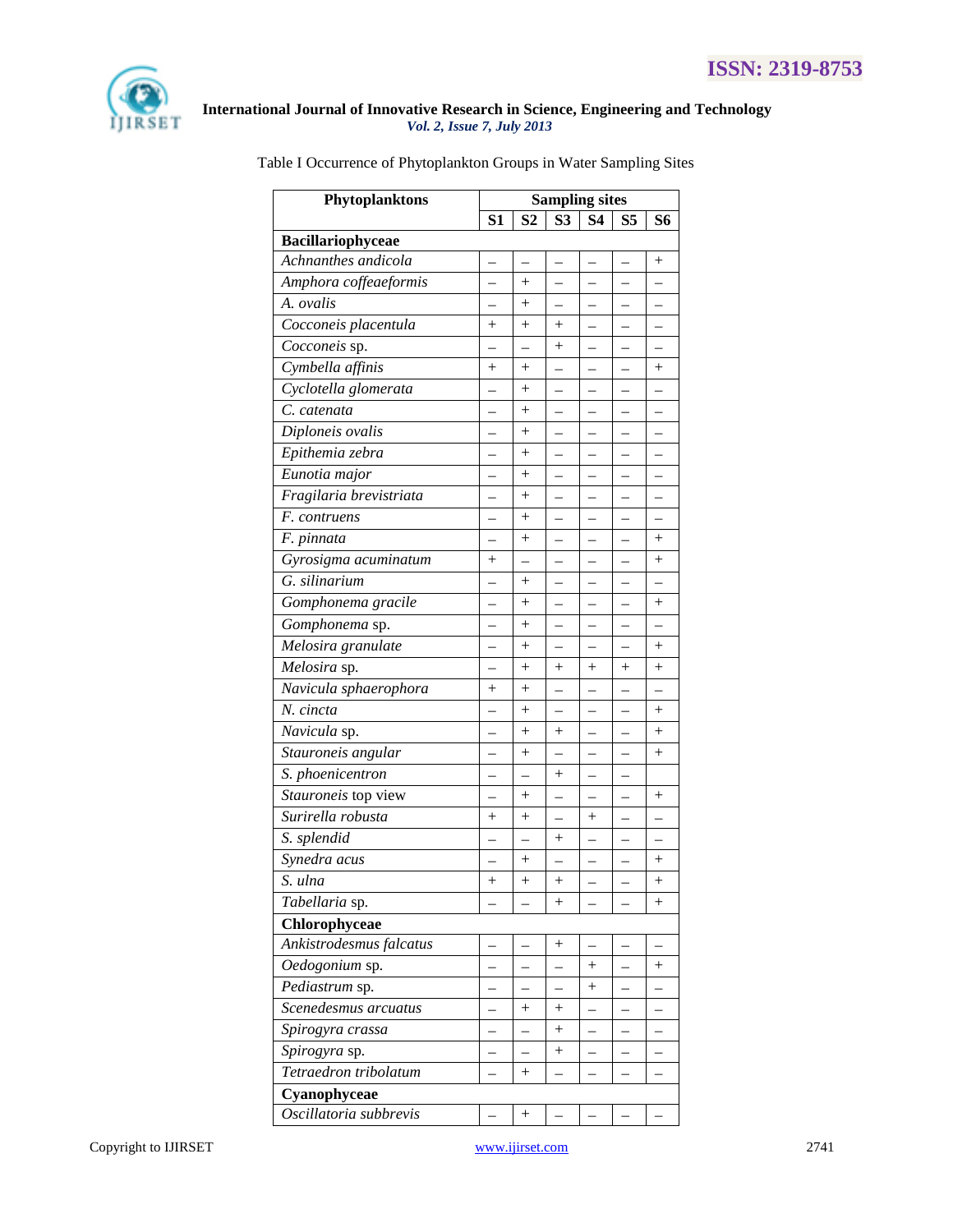

| Spirulina sp.               |        |        |        |  |        |        |  |  |
|-----------------------------|--------|--------|--------|--|--------|--------|--|--|
| S. nordestedtii             |        | $+$    |        |  |        |        |  |  |
| <b>Desmidaceae</b>          |        |        |        |  |        |        |  |  |
| Arthrodesmus gibberulus     |        |        |        |  |        | $^{+}$ |  |  |
| Arthrodesmus sp.            |        |        |        |  |        | $+$    |  |  |
| Cosmarium angular           |        |        |        |  |        | $^{+}$ |  |  |
| C. marginatum               |        |        |        |  |        | $+$    |  |  |
| C. lundelli                 |        |        |        |  |        | $+$    |  |  |
| Closterium lunata           |        | $^{+}$ |        |  |        | $+$    |  |  |
| C. cornu                    |        |        |        |  | $^{+}$ | $^{+}$ |  |  |
| Desmedium sp.               |        |        |        |  |        | $^{+}$ |  |  |
| Stousrastrum sp.            |        |        |        |  |        | $+$    |  |  |
| S. protestum                |        | $^{+}$ |        |  |        | $+$    |  |  |
| Euglenophyceae              |        |        |        |  |        |        |  |  |
| Euglena minuta              |        | $^{+}$ | $+$    |  |        | $^{+}$ |  |  |
| E. polymorpha               |        |        | $+$    |  |        |        |  |  |
| Trachelomonas churkowenisis |        |        | $^{+}$ |  |        |        |  |  |
| T. volvocina                |        |        |        |  |        | $^{+}$ |  |  |
| Lepocinclis ovum            | $^{+}$ |        |        |  |        |        |  |  |
| <b>Ulvophyceae</b>          |        |        |        |  |        |        |  |  |
| Cladophora sp.              |        |        |        |  |        | $^{+}$ |  |  |

An attempt to investigate the primary development of algal biofilm by using an artificial substrate for easy attachment of the organism in laboratory conditions was made. As per the investigators knowledge and the review done, this experimentally first done in Karnataka and Kerala states, western ghats.

Several factors affected the development of biofilm using an artificial substrate. The pH, temperature, the exposure time (incubation) and the quality of water (nitrate and phosphate). In this investigation only the primary formation of the biofilm was observed and identified the algal species that are responsible for the formation but not concentrated on mature periphyton community development.

Good growth of biofilm was observed in a duration of six to eight weeks in summer and also in monsoon but in winter it took still longer time. In S2 and S6, formation of algal biofilm was remarkable, whereas in S3 it was medium (Figs. 2a-d). In other three samples of the sampling sites did not show biofilm formation. Algal species belonging to four classes were identified *viz*., Bacillariophyceae followed by Desmidaceae, Euglenophyceae, Chlorophyceae and Cyanophyceae (Table 2).



Fig. 2 (a) Formation of algal biofilm in laboratory condition using artificial substrate; (b), (c) and (d): Growth seen in S2, S3 and S6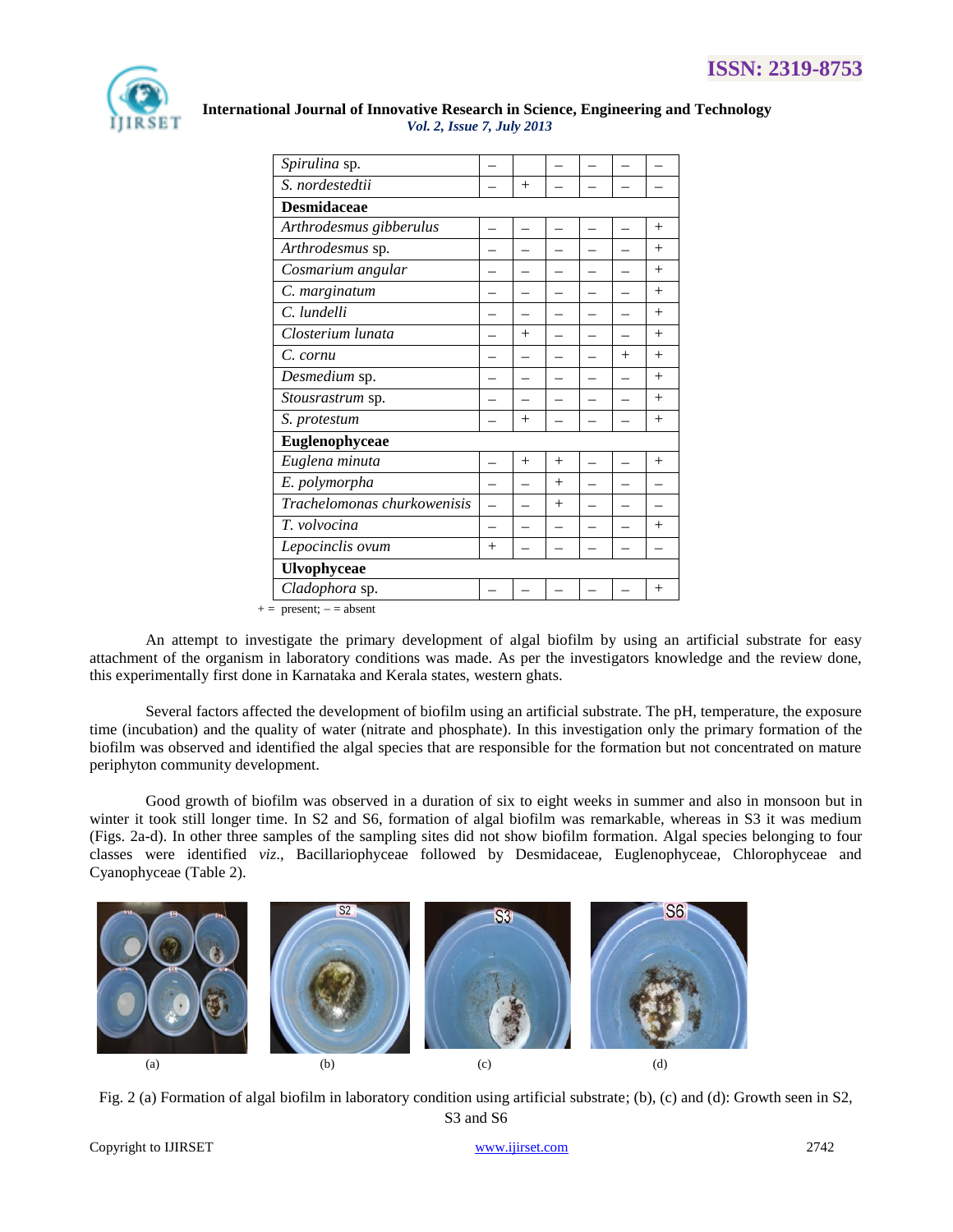

# Table II Comparison of Algal Species Forming Biofilm from Species Identified in Surface Water Samples

| <b>Species</b>          |                          | <b>Sampling sites</b>    |                          |                          |                          |                          |                          |  |
|-------------------------|--------------------------|--------------------------|--------------------------|--------------------------|--------------------------|--------------------------|--------------------------|--|
|                         |                          | S1                       | S <sub>2</sub>           | S <sub>3</sub>           | <b>S4</b>                | S <sub>5</sub>           | S6                       |  |
| Bacillariophyceae       |                          |                          |                          |                          |                          |                          |                          |  |
| Achnanthes andicola     |                          | ä,                       |                          |                          |                          |                          |                          |  |
| Amphora coffeaeformis   |                          | ÷,                       | $\overline{a}$           | $\overline{a}$           | $\overline{a}$           | $\overline{\phantom{a}}$ |                          |  |
| A. ovalis               |                          |                          | ÷,                       | $\overline{a}$           | ÷                        | $\overline{a}$           |                          |  |
| Cocconeis placentula    |                          | $\overline{a}$           | $\overline{a}$           | ÷,                       | $\overline{a}$           | $\overline{a}$           |                          |  |
| Cocconeis sp.           |                          | $\overline{a}$           | $\overline{a}$           | ÷,                       | $\overline{a}$           | $\overline{a}$           |                          |  |
| Cymbella affinis        | Cymbella affinis         | ÷,                       | $+$                      | $+$                      | ÷,                       | $\overline{\phantom{a}}$ | $+$                      |  |
| Cyclotella glomerata    | $\overline{a}$           | $\overline{a}$           | $\overline{\phantom{a}}$ | $\overline{\phantom{a}}$ | $\frac{1}{2}$            | $\overline{a}$           |                          |  |
| C. catenata             |                          | $\overline{\phantom{a}}$ | $\overline{\phantom{a}}$ | $\blacksquare$           | ÷,                       | $\blacksquare$           |                          |  |
| Diploneis ovalis        | $\overline{\phantom{0}}$ | $\overline{\phantom{a}}$ | $\overline{\phantom{a}}$ | $\overline{\phantom{a}}$ | $\overline{a}$           | $\overline{\phantom{a}}$ | $\overline{\phantom{a}}$ |  |
| Epithemia zebra         |                          | $\overline{a}$           | $\overline{a}$           | $\overline{\phantom{a}}$ | $\overline{a}$           | $\overline{\phantom{a}}$ |                          |  |
| Eunotia major           | L.                       | ÷,                       | $\overline{a}$           | ÷,                       | ÷,                       | $\overline{\phantom{m}}$ | $\overline{a}$           |  |
| Fragilaria brevistriata | ÷,                       | $\overline{a}$           | $\overline{a}$           | $\overline{a}$           | ÷,                       | $\overline{a}$           |                          |  |
| F. contruens            | $\overline{a}$           | $\overline{\phantom{a}}$ | $\sim$                   | $\overline{a}$           | ÷,                       | $\blacksquare$           |                          |  |
| F. pinnata              |                          | $\overline{a}$           | $\sim$                   | $\overline{a}$           | ÷,                       | $\overline{\phantom{a}}$ |                          |  |
| Gyrosigma acuminatum    |                          | ٠                        | $\overline{a}$           | ÷,                       | ÷                        | $\overline{a}$           |                          |  |
| G. silinarium           |                          |                          |                          |                          |                          |                          |                          |  |
| Gomphonema gracile      |                          |                          |                          |                          |                          |                          |                          |  |
| Melosira granulate      |                          | $\overline{a}$           | $\blacksquare$           | $\overline{\phantom{a}}$ | ÷,                       | $\blacksquare$           | $\blacksquare$           |  |
| Melosira sp.            | ÷                        | $\frac{1}{2}$            | $\Box$                   | $\blacksquare$           | $\frac{1}{2}$            | $\overline{a}$           | $\blacksquare$           |  |
| Navicula sphaerophora   | Navicula sphaerophora    | $\frac{1}{2}$            | $^{+}$                   | $^{+}$                   | $\frac{1}{2}$            | $\blacksquare$           | $^{+}$                   |  |
| N. cincta               | N. cincta                | $\overline{\phantom{m}}$ | $\boldsymbol{+}$         | $\boldsymbol{+}$         | $\overline{\phantom{0}}$ | $\overline{\phantom{a}}$ | $^{+}$                   |  |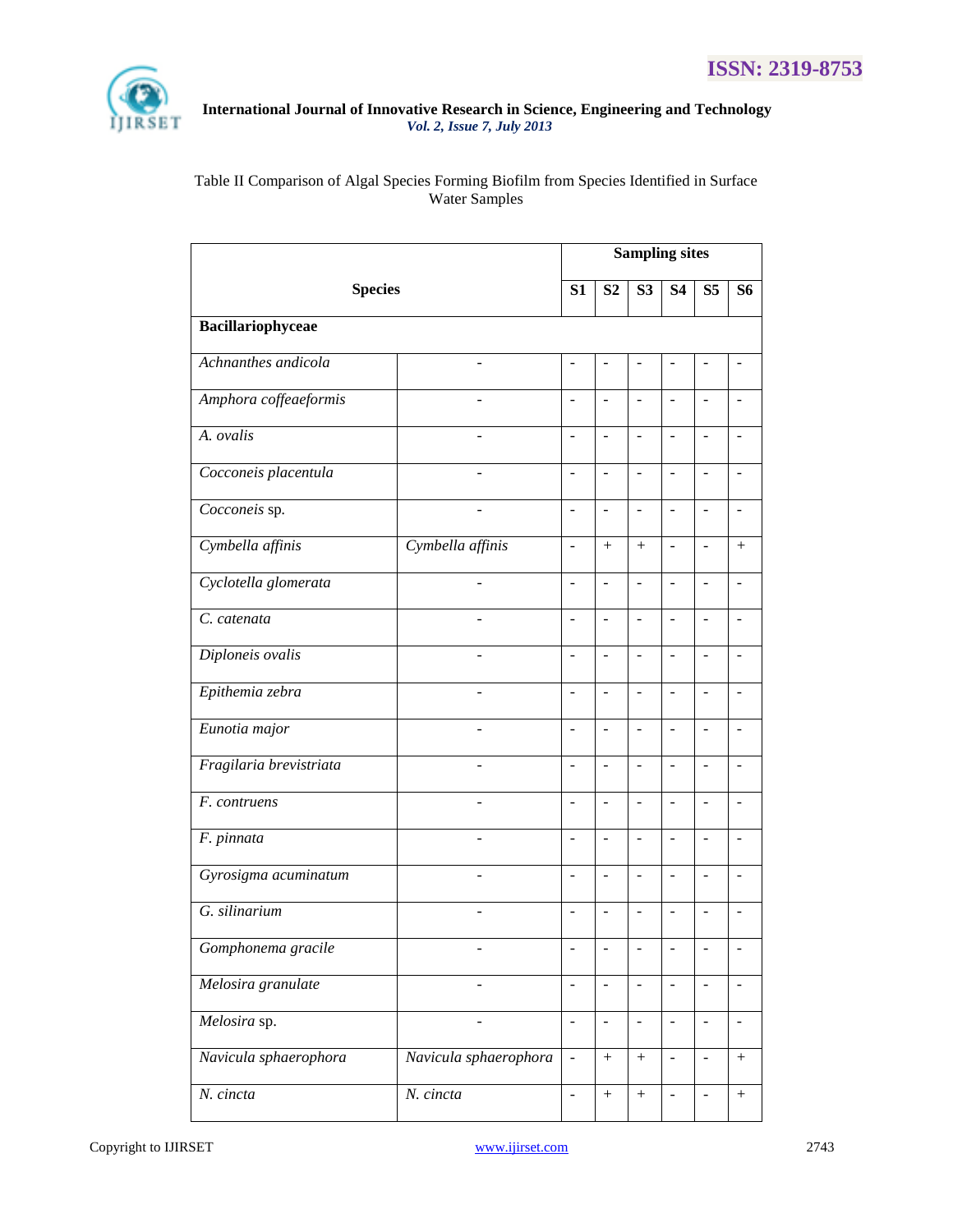

| Navicula sp.                   | Navicula sp.      | $\overline{a}$           | $^{+}$                   | $^{+}$                   | ÷                            | $\overline{a}$           | $^{+}$                   |
|--------------------------------|-------------------|--------------------------|--------------------------|--------------------------|------------------------------|--------------------------|--------------------------|
| Stauroneis angular             |                   | ÷,                       | $\overline{\phantom{a}}$ | $\sim$                   | ÷                            | ÷,                       |                          |
| $\overline{S}$ . phoenicentron |                   | ÷,                       | $\overline{a}$           | $\sim$                   | $\blacksquare$               | $\overline{\phantom{a}}$ |                          |
| Surirella robusta              |                   | L.                       | $\overline{a}$           |                          | $\blacksquare$               | $\blacksquare$           |                          |
| S. splendid                    |                   | ÷,                       | $\overline{a}$           |                          |                              | $\overline{a}$           |                          |
| Synedra acus                   | Synedra acus      | $\overline{a}$           | $^{+}$                   | $+$                      | ÷,                           | $\overline{a}$           | $^{+}$                   |
| S. ulna                        | S. ulna           | $\overline{a}$           |                          | $+$                      | $\overline{a}$               | $\Box$                   | $+$                      |
| Tabellaria sp.                 | Tabellaria sp.    | ÷,                       |                          | $^{+}$                   | $\qquad \qquad \blacksquare$ | $\overline{a}$           | $^{+}$                   |
| Chlorophyceae                  |                   |                          |                          |                          |                              |                          |                          |
| Oedogonium sp.                 | Oedogonium sp.    | ÷,                       | $\boldsymbol{+}$         |                          |                              | $\overline{\phantom{0}}$ | $^{+}$                   |
| Pediastrum sp.                 | ÷                 | $\overline{a}$           | $\blacksquare$           | $\overline{\phantom{a}}$ | $\overline{\phantom{a}}$     | $\overline{a}$           |                          |
| Scenedesmus arcuatus           |                   | $\overline{a}$           | $\blacksquare$           | $\overline{\phantom{a}}$ | $\overline{a}$               | $\overline{a}$           |                          |
| Spirogyra crassa               | ÷,                | $\overline{a}$           | $\overline{a}$           | $\overline{\phantom{a}}$ | ÷,                           | $\frac{1}{2}$            | $\overline{a}$           |
| Spirogyra sp.                  | Spirogyra sp.     | $\overline{a}$           | $^{+}$                   | $^{+}$                   | ÷                            | $\overline{a}$           | $^{+}$                   |
| Tetraedron tribolatum          | ÷,                | ÷,                       | $\blacksquare$           |                          |                              | ÷,                       |                          |
| Cyanophyceae                   |                   |                          |                          |                          |                              |                          |                          |
| Oscillatoria subbrevis         |                   | ä,                       | $\overline{\phantom{a}}$ |                          |                              | $\overline{a}$           |                          |
| Spirulina sp.                  | Spirulina sp.     | $\overline{a}$           | $+$                      | $+$                      | ÷,                           | $\overline{a}$           | $+$                      |
| S. nordestedtii                |                   | $\overline{a}$           | $\overline{a}$           | $\overline{a}$           | L.                           | $\overline{a}$           |                          |
| <b>Desmidaceae</b>             |                   |                          |                          |                          |                              |                          |                          |
| Arthrodesmus gibberulus        | ÷.                | $\overline{\phantom{a}}$ | $\blacksquare$           |                          |                              | $\blacksquare$           | ÷.                       |
| Arthrodesmus sp.               | ÷                 | $\overline{\phantom{a}}$ | $\blacksquare$           | $\overline{\phantom{a}}$ | $\overline{\phantom{a}}$     | $\blacksquare$           | $\overline{\phantom{a}}$ |
| Cosmarium angular              | ÷,                | $\overline{\phantom{m}}$ | $\blacksquare$           | $\overline{\phantom{a}}$ | $\overline{\phantom{a}}$     | $\overline{\phantom{a}}$ | $\overline{\phantom{a}}$ |
| C. lundelli                    | C. lundelli       | $\blacksquare$           | $^{+}$                   | $^{+}$                   | $\blacksquare$               | $\Box$                   | $^{+}$                   |
| Closterium lunata              | Closterium lunata | $\frac{1}{2}$            | $^{+}$                   |                          | $\frac{1}{2}$                | $\overline{\phantom{a}}$ |                          |
| C. cornu                       | C. cornu          | $\overline{\phantom{m}}$ | $\boldsymbol{+}$         | $^{+}$                   | $\blacksquare$               | $\overline{\phantom{a}}$ | $^{+}$                   |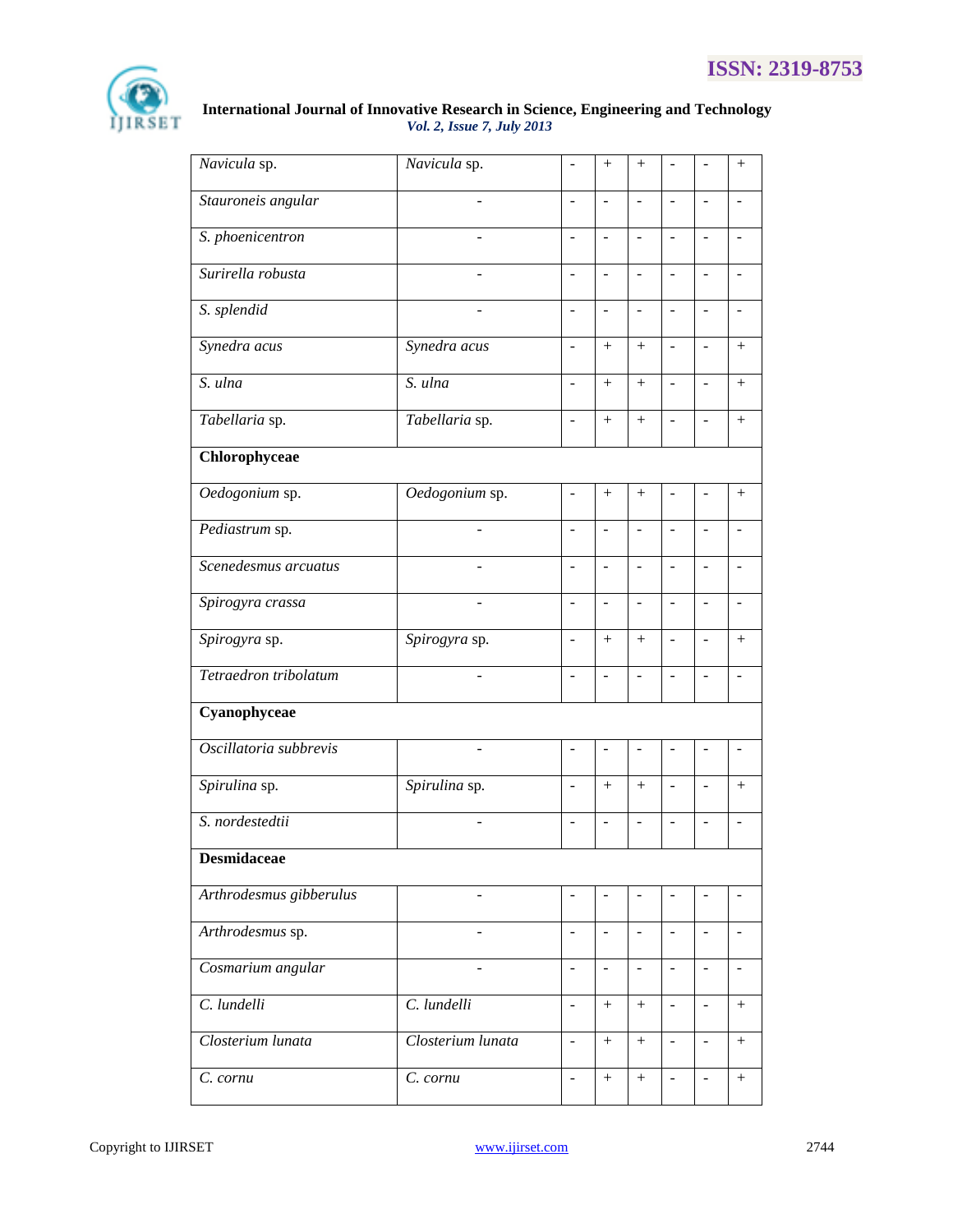

| Stousrastrum sp.            | Stousrastrum sp. |  | $^{+}$ | $+$    |  |  | $+$    |  |
|-----------------------------|------------------|--|--------|--------|--|--|--------|--|
| S. protestum                | S. protestum     |  | $+$    | $^{+}$ |  |  | $+$    |  |
| Euglenophyceae              |                  |  |        |        |  |  |        |  |
| Euglena minuta              | Euglena minuta   |  | $^{+}$ | $^{+}$ |  |  | $^{+}$ |  |
| E. polymorpha               | E. polymorpha    |  | $+$    | $+$    |  |  | $+$    |  |
| Trachelomonas churkowenisis |                  |  |        |        |  |  |        |  |
| T. volvocina                | T. volvocina     |  | $+$    | $+$    |  |  | $+$    |  |
| Lepocinclis ovum            |                  |  |        |        |  |  |        |  |
| Ulvophyceae                 |                  |  |        |        |  |  |        |  |
| Cladophora sp.              |                  |  |        |        |  |  |        |  |

 $+=$  present;  $=$  = absent

Nitrates and nitrites are widespread in the environment, they are found in most foods, in the atmosphere and in many water sources. Some nitrates in the environment are produced by fixation of atmospheric nitrogen. The productivity of natural waters in terms of algal growths is related to the fertilizing matter that gains entry in to them. Also, reduced forms of nitrogen are oxidized in natural waters, thereby affecting the dissolved oxygen resource.

Seasonal variations of phytoplankton showed maximum density in summer which indicates that the temperature of these months played an important role in increasing the population of phytoplankton. Similar observations were made by Nandan and Kumavat (2003) and the dominance of various phytoplankton species was less in monsoon months. This may be due to dilution of water on account of rain as well as greater water movement and flooding due to heavy rain. As an evidence in the present investigation, as mentioned earlier, cyclone effect in the western belt interrupted the planktonic growth in monsoon and winter of both the years of study period. Dwivedi *et al*. (2005) also obtained similar observations.

Several studies have discussed the effect of [environmental factors](http://www.scialert.net/asci/result.php?searchin=Keywords&cat=&ascicat=ALL&Submit=Search&keyword=environmental+factors) on phytoplankton dynamics [\(Boney, 1989;](http://scialert.net/fulltext/?doi=jfas.2011.130.140&org=10#56005_b) [De](http://scialert.net/fulltext/?doi=jfas.2011.130.140&org=10#545804_ja)  [Huszar and Caraco, 1998;](http://scialert.net/fulltext/?doi=jfas.2011.130.140&org=10#545804_ja) [Kagalou](http://scialert.net/fulltext/?doi=jfas.2011.130.140&org=10#545811_ja) *et al*., 2001[; Hassan](http://scialert.net/fulltext/?doi=jfas.2011.130.140&org=10#556059_ja) *et al*., 2004; [Susanne](http://scialert.net/fulltext/?doi=jfas.2011.130.140&org=10#545874_ja) *et al*., 2005). The influence of various factors on the seasonal appearance of phytoplankton differs significantly, with physical factors (such as temperature and light intensity) being the most important and chemical (DO, pH, salinity, total hardness, EC and nutrient level) being of lesser importance [\(Reynolds, 1984\)](http://scialert.net/fulltext/?doi=jfas.2011.130.140&org=10#260768_ja).

In the present study some of the pollution tolerant algal species *viz., Euglena, Navicula* and *Oscillatoria* were recorded in S2, S3, S5 and S6 indicating high organic content. Similar observations were emphasized by Hosmani and Bharathi (1980) who studied certain polluted and unpolluted ponds in Karnataka state. Growth of algae such as *Spirulina* sp. and *Cladophora* sp. leads to loss of recreational value of the fresh waterbody. They also impact bad odour to water and increase sludge deposition in water treatment.

Artificial substrate used for the formation of algal biofilm in the laboratory must be in place for a sufficient time to allow representative communities to develop on substrate surface (Aloi, 1990). Sekar *et al*. (2004) proved that the surface wettability and roughness as well as the presence of organic and bacterial films markedly influenced the adhesion of all examined species (Bacillariophyceae, Chlorophyceae and Cyanobacteria). This is agreement with our present investigation where algal species from class Bacillariophyceae, Chlorophyceae, Cyanophyceae, Desmidaceae and Euglenophyceae were observed. Most of the published literature on algal biofilms deals with the diatom communities. This is part due to the fact that diatoms are ubiquitous, diverse and have defined ecological characteristics (Stevenson and Lowe, 1986; Aloi, 1990). This is in good agreement with the present findings. Diatoms dominated as was observed in the raw surface water samples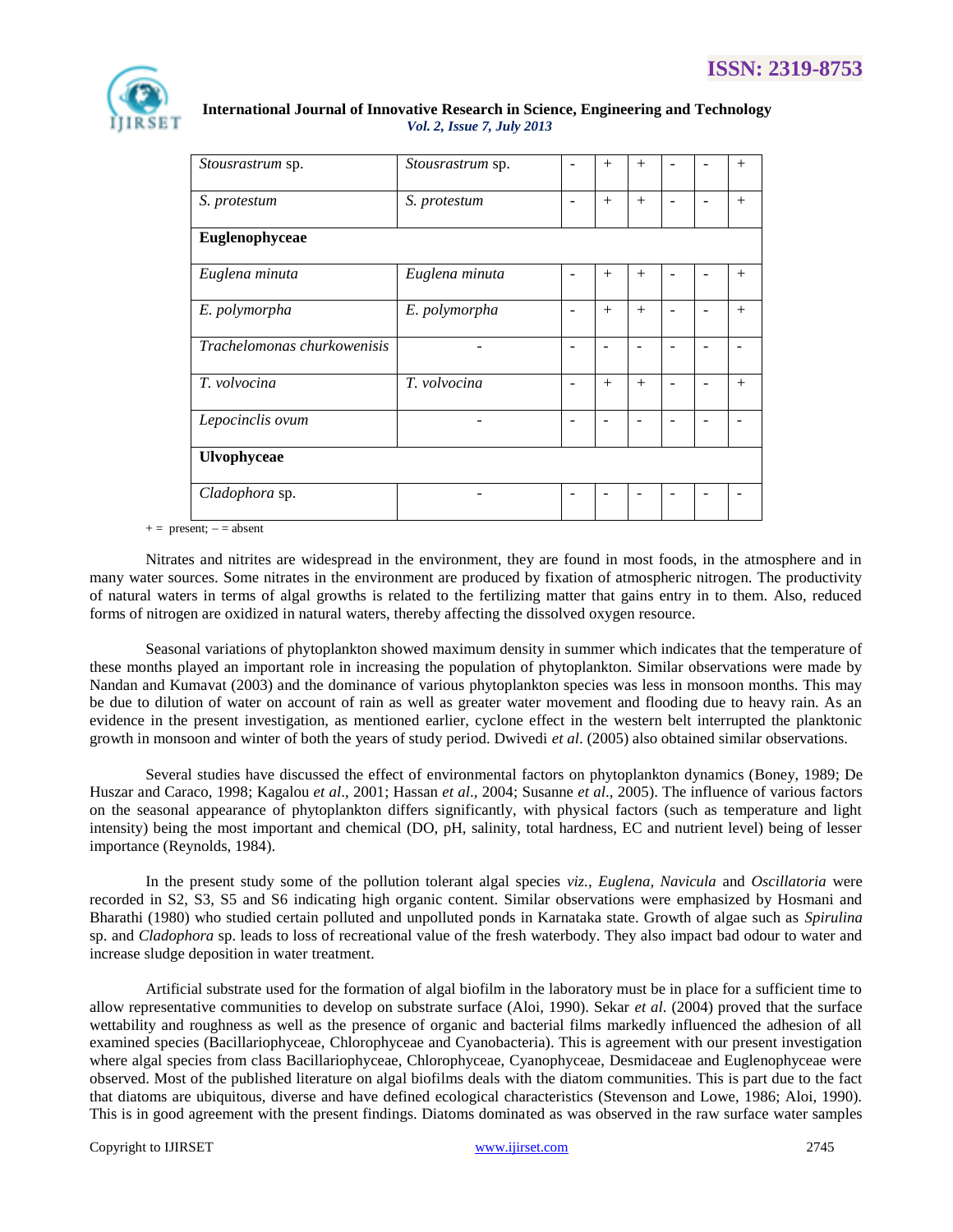

from all the sampling sites. Some doubts are still existing about the correct usage of artificial substrates, the materials selected and the factors affecting the settlement of organisms upon them. This is of a special importance when the artificial substrates should represent the composition of organisms on naturally occurring substrates.

The occurrence of algal species observed in algal biofilm formed showed relatively less number of species when compared to species observed from surface water samples collected from the sampling sites is mainly due to the lack of supply of essential nutrients like nitrate, phosphates and effect of light and temperature. This held behind the good growth and the formation of biofilm in the laboratory condition.

## **IV.CONCLUSION**

The concentration of dissolved oxygen was found to be high in all selected sampling sites. It is one of the important factors that influences the growth and development of diatoms. Diatoms were abundant in the winter season in all the sampling sites which is related to the high temperature. Desmids are the sensitive organisms and act as an indicator of water quality. There are different types of opinion with regard to the factors influencing the population of Desmids in water. The water temperature ranging from  $20^{\circ}$ C to  $30^{\circ}$ C is favourable for the growth. The pattern of distribution was found more during the summer and winter seasons and relatively low in monsoon season. Out of several factors TDS explains the variations in Desmids population to a maximum extent. They are also sensitive to physical and chemical characteristics of water, the increase in the concentration of COD, nitrate and turbidity reduce the density of desmids. The higher concentration of dissolved oxygen supported small number of Chlorophyceae members. Cyanophycean members are the causal organisms which inhabit in almost all the aquatic ecosystems. The influence of dissolved oxygen on Euglenoids is of considerable interest. The low dissolved oxygen show a profound effect on the multiplication of Euglenophyceae members. Bright sunshine coupled with high temperature has been found to be highly significant in regulating the multiplication of Euglenoids leading to the formation of water blooms. Nutrients such as phosphorus and nitrogen are important factors controlling the growth of Ulvophyceae members. Low phosphate level has been cited as one of the major limiting factors for growth of *Cladophora* sp.

#### **AKNOWLEDGMENT**

Authors would like to acknowledge Institution of Excellence (IOE), UGC - MHRD, New Delhi for funding.

#### **REFERENCES**

[1] Agarwal, A. K., and Rozgar, G. R., "Physico-chemical and microbiological study of Tehri dam reservoir, Garhwal Himalaya, India", Journal of American Science, p. 6, 2010.

[2] Agrawal, S. C., Limnology, A.P.H. Publishing Corporation, New Delhi, 1999.

Aiyaz, R., Mir, A., Wangones, A., and Yusuf, R., "Diversity index of algal flora in Kashmir lake", Nature Environmental Pollution Technology*,* Vol.9, pp. 293-298, 2010.

[3] Aloi, J. E., "A critical review of recent freshwater periphyton field methods", Canadian Journal of Fisheries and Aquatic Science, Vol.47, pp. 665-670, 1990.

[4] Basavarajappa, S. H., Raju, N. S., Hosmani, S. P., and Niranjana, S. R., "Studies on the water quality parameters of four freshwater lakes of Mysore, Karnataka State, India", .Journal of Environmental Ecoplanning*,* Vol.16, pp. 413-419, 2009.

[5] Battin, T. J., William, T. S., Kjelleberg, S., Daims, H., Head, I. M., Curtis, T. P., and Eberl, L., "Microbial landscapes: new paths to biofilm research", Nature Publishing Group, Vol.5, pp. 76-81, 2007.

[6] Bharathi, S. G., and Hosmani, S. P., "Hydrobiological studies in ponds and lakes of Dharwar(Railway Pond) 1", Journal of Andhra Pradesh Academic Science, Vol. II, pp. 101-105, 1974.

[7] Boney, A. D., Phytoplankton, 2nd edn., Edward Arnolds Publication, London, ISBN: 964-92492-2-2, 1989.

Costerton, J. W., Lewandowski, Z., Caldwell, D. E., Korber, D. R., and Lappin-Scott, H. M., "Microbial biofilms", Annual Review of Microbiology, Vol.49, pp. 711-745, 1995.

[8] Dalal, L. P., Kalbende, S. P., and Nisal, R. S. "Physico-chemical assessment of water quality of river and the hydro-biological study of algae", International Journal of Science. Engineering and Research, Vol.4, pp. 1-10, 2013.

[9] De Huszar, M. V. L., and Caraco, N. F., "The relationship between phytoplankton composition and physical-chemical variables: A comparison of taxonomic and morphological-functional descriptors in six temperate lakes", Freshwater Biology, Vol.40, pp. 679-696, 1998.

[10] Dwivedi, S., Misra, P. K., Tripathi, R. D., Rai, U. N., Dwivedi, C. P., Baghel, V. S., Suseela, M. R., and Srivastava, M. N., "Systematic and ecological studies on chlorophyceae of NorthIndia and their relationship with water quality", Journal of Environmental Biology, Vol.16, pp. 495-503, 2005.

[11] Harsha, T. S., and Malammanavar, S. G., "Assessment of phytoplankton density in relation environmental variables in Gopalswamy pond at Chitradurga, Karnataka", Journal of Environmental Biology, Vol. 25, pp. 13-16, 2004.